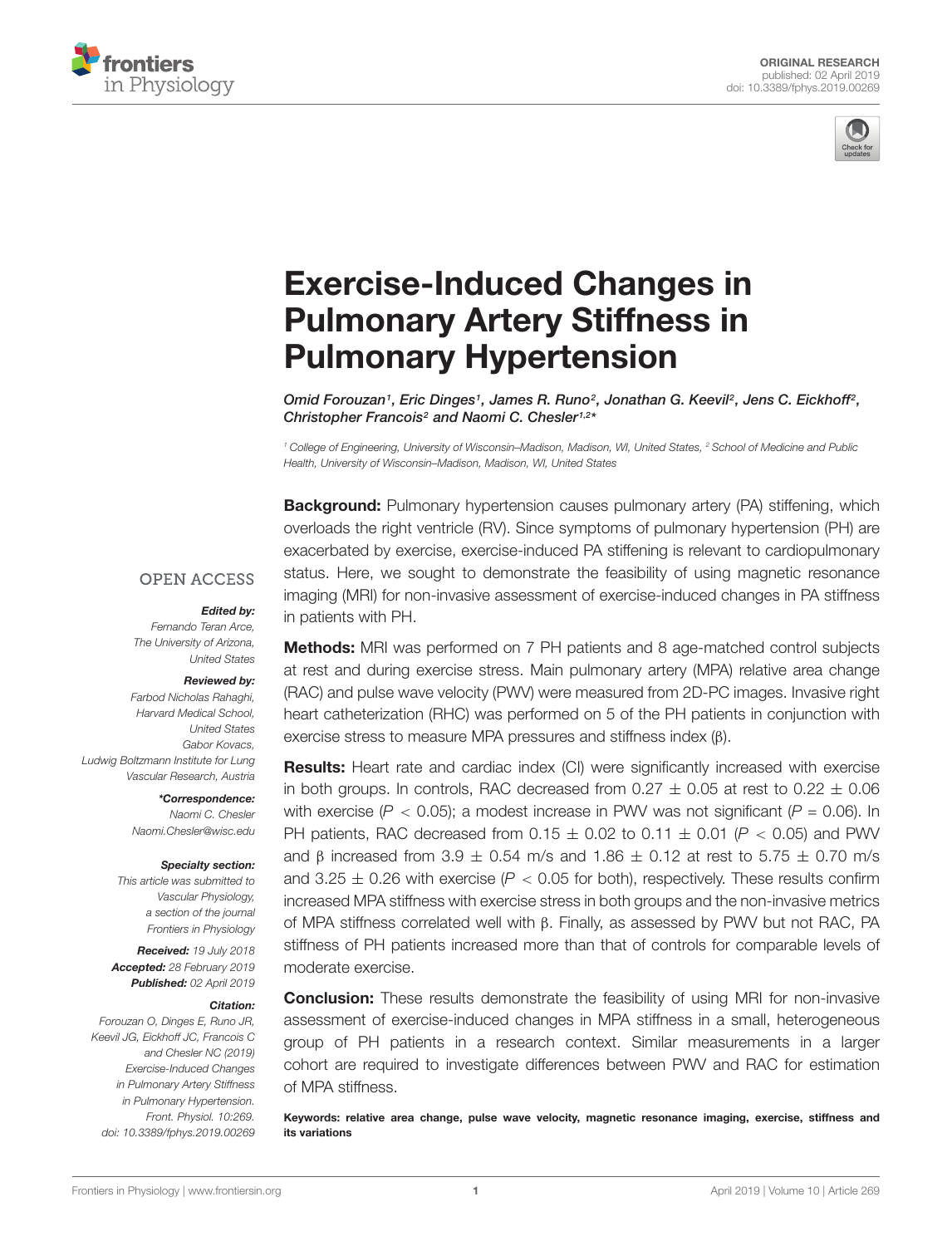# **INTRODUCTION**

Pulmonary hypertension is a disease of abnormally high blood pressure in the vasculature of the lungs. The chronic increase in RV afterload in PH can suppress RV contractile performance and ultimately lead to RV dysfunction, which impairs exercise capacity and quality-of-life [\(Fourie et al.,](#page-6-0) [1992;](#page-6-0) [Sanz et al.,](#page-7-0) [2009\)](#page-7-0). Progression of RV dysfunction to RV failure is the cause of death in many PH patients. A major contributor to increased RV afterload is stiffening of the proximal PAs due to remodeling of the vessel wall [\(Tozzi et al.,](#page-7-1) [1994;](#page-7-1) [Wang and](#page-7-2) [Chesler,](#page-7-2) [2013\)](#page-7-2) and elevated distending pressures [\(Zuckerman](#page-7-3) [et al.,](#page-7-3) [1991;](#page-7-3) [Lankhaar et al.,](#page-7-4) [2006\)](#page-7-4) and increased PA stiffness is associated with impaired RV performance [\(Stevens et al.,](#page-7-5) [2012\)](#page-7-5). Since functional symptoms of PH predominantly occur during exercise stress [\(Nootens et al.,](#page-7-6) [1995;](#page-7-6) [Lewis et al.,](#page-7-7) [2013;](#page-7-7) [Chaouat](#page-6-1) [et al.,](#page-6-1) [2014\)](#page-6-1), studying the changes in main PA (MPA) stiffness in response to exercise stress could provide insight into exercise intolerance and RV dysfunction in PH. In addition, an abnormal pulmonary vascular response to exercise stress may enable earlier detection of disease[.](#page-1-0)

The stiffness of a material is defined as the load required to cause deformation divided by the resulting deformation. In other words, a stiffer material requires more force to create the same deformation or has less deformation in response to the same force. The force (per unit area) on the PA is the transmural pressure; the deformation is its change in diameter or area. MPA stiffness can be measured invasively and estimated non-invasively. The gold standard measure of MPA stiffness is the stiffness index (β), which is calculated using systolic and diastolic pulmonary artery pressures obtained from right heart catheterization (RHC) and systolic and diastolic MPA diameters measured via imaging; increases in β predict disease progression [\(Hayashi et al.,](#page-7-8) [1980;](#page-7-8) [Sanz et al.,](#page-7-0) [2009;](#page-7-0) [Stevens](#page-7-5) [et al.,](#page-7-5) [2012;](#page-7-5) [Tian and Chesler,](#page-7-9) [2012\)](#page-7-9). However, as an invasive procedure, RHC incurs significant risk [\(Champion et al.,](#page-6-2) [2009\)](#page-6-2). Thus, non-invasively derived metrics of β offer significant advantages. Non-invasively derived metrics of MPA stiffness include the relative area change (RAC) and pulse wave velocity (PWV), both of which have been shown to predict outcomes in patients with PH [\(Gan et al.,](#page-6-3) [2007;](#page-6-3) [Swift et al.,](#page-7-10) [2012\)](#page-7-10). MRI is the gold-standard non-invasive technique for evaluating cardiopulmonary structure and function in PH [\(Gan et al.,](#page-6-3) [2007\)](#page-6-3). MRI is typically used at rest in clinical settings; however, recent developments in MRI-compatible exercise devices enable subjects to perform physical exercise inside MRI scanners [\(Forouzan et al.,](#page-6-4) [2014\)](#page-6-4). Thus, it is now possible to quantify non-invasive estimates of PA stiffness during exercise using MRI [\(Forouzan et al.,](#page-6-5) [2015\)](#page-6-5).

The objectives of this study were to investigate the feasibility of obtaining exercise-MRI derived metrics of β including RAC and PWV in patients with PH and to evaluate the correlation of RAC and PWV with β. We used MRI to measure RAC and PWV of MPA at rest and during exercise stress in 7 PH patients and 8 age-matched control subjects. 5 of the PH patients also performed exercise during RHC. With RHCexercise and simultaneous MPA imaging by echocardiography, we computed  $β$  to compare the non-invasive and invasive metrics of MPA stiffness.

## MATERIALS AND METHODS

#### **Subjects**

This study was approved by the UW-Madison Institutional Review Board (#2011-0369 and # 2011-0890) and was compliant with the Health Insurance Portability and Accountability Act. A total of 7 patients with PH (6 females) and 8 control subjects (7 females) were recruited to perform exercise during MRI, following written informed consent and undergoing screening with MRI safety questionnaires. Enrollment criteria for PH patients were based on the pulmonologist referral; (1) adults (between the ages of 18 and 75 years) diagnosed with PH (2) NYHA functional class I, II, or III. Exclusion criteria were one or more of the following: (1) Recent syncope, (2) History of lung or cardiovascular diseases, (3) Severe skeletal or muscle abnormalities which could prohibit exercise, (4) Contraindication to cardiac MRI, (5) Presence of pacemaker or defibrillator in body, (6) Presence of metal in the body, (7) History of kidney disease, (8) Pregnancy or breastfeeding, (9) Vulnerable population (i.e., prisoners and those obviously lacking consent capacity), (10) Mixed etiology PH (e.g., IPAH, hypoxic PAH or any associated PAH and a history of isolated pulmonary emboli), (11) Severe lung disease: FEV1/FVC indicating severe obstruction; Total lung capacity  $\langle 60\%, (12) \rangle$ NYHA class IV patient. **[Table 1](#page-1-1)** summarizes patient information and hemodynamic measurements based on the clinical right heart catheterization for each patient. All control subjects were free of overt cardiovascular, pulmonary, and renal disease based on a self-report questionnaire. Five of the PH patients (4 females)

<span id="page-1-1"></span>

| <b>TABLE 1</b>   Pulmonary hypertension subject information and invasive |  |
|--------------------------------------------------------------------------|--|
| hemodynamic measurements.                                                |  |

| Subject        | Sex | Age | <b>NYHA</b>    | <b>mPAP</b> | <b>PCWP</b> |
|----------------|-----|-----|----------------|-------------|-------------|
|                | F   | 67  | 3              | 39          | 13          |
| $\mathfrak{p}$ | Μ   | 58  | $\mathfrak{p}$ | 29          | 14          |
| 3              | F   | 52  | $\mathfrak{p}$ | 28          | 12          |
| $\overline{4}$ | F   | 56  | $\mathfrak{p}$ | 29          | 14          |
| 5              | F   | 74  | $\mathcal{P}$  | 29          | 22          |
| 6              | F   | 51  | $\mathfrak{D}$ | 16          | 3           |
|                | F   | 24  | 2              | 37          |             |

NYHA, New York Heart Association; mPAP, mean pulmonary artery pressure; PCWP, pulmonary capillary wedge pressure; PVR, pulmonary vascular resistance. Units for pressure are mmHg and for PVR are dyne sec cm<sup>-5</sup>. Subject#6 was in remission from previously documented PH based on these results.

<span id="page-1-0"></span>**Abbreviations:** β, stiffness index coefficient; 2D-PC, two-dimensional phasecontrast; BSA, body surface area; CHD, congenital heart disease; CI, cardiac index; CO, cardiac output; CSA, cross-sectional area; dPAP, diastolic pulmonary artery pressure; HR, heart rate; MPA, main pulmonary artery; mPAP, mean pulmonary artery pressure; MRI, magnetic resonance imaging; PA, pulmonary artery; PH, pulmonary hypertension; PP, pulmonary artery pulse pressure; PWV, pulse wave velocity; RAC, relative area change; RHC, right heart catheterization; RV, right ventricular; sPAP, systolic pulmonary artery pressure; SSc-PAH, systemic sclerosis pulmonary arterial hypertension; SV, stroke volume; SVI, stroke volume index.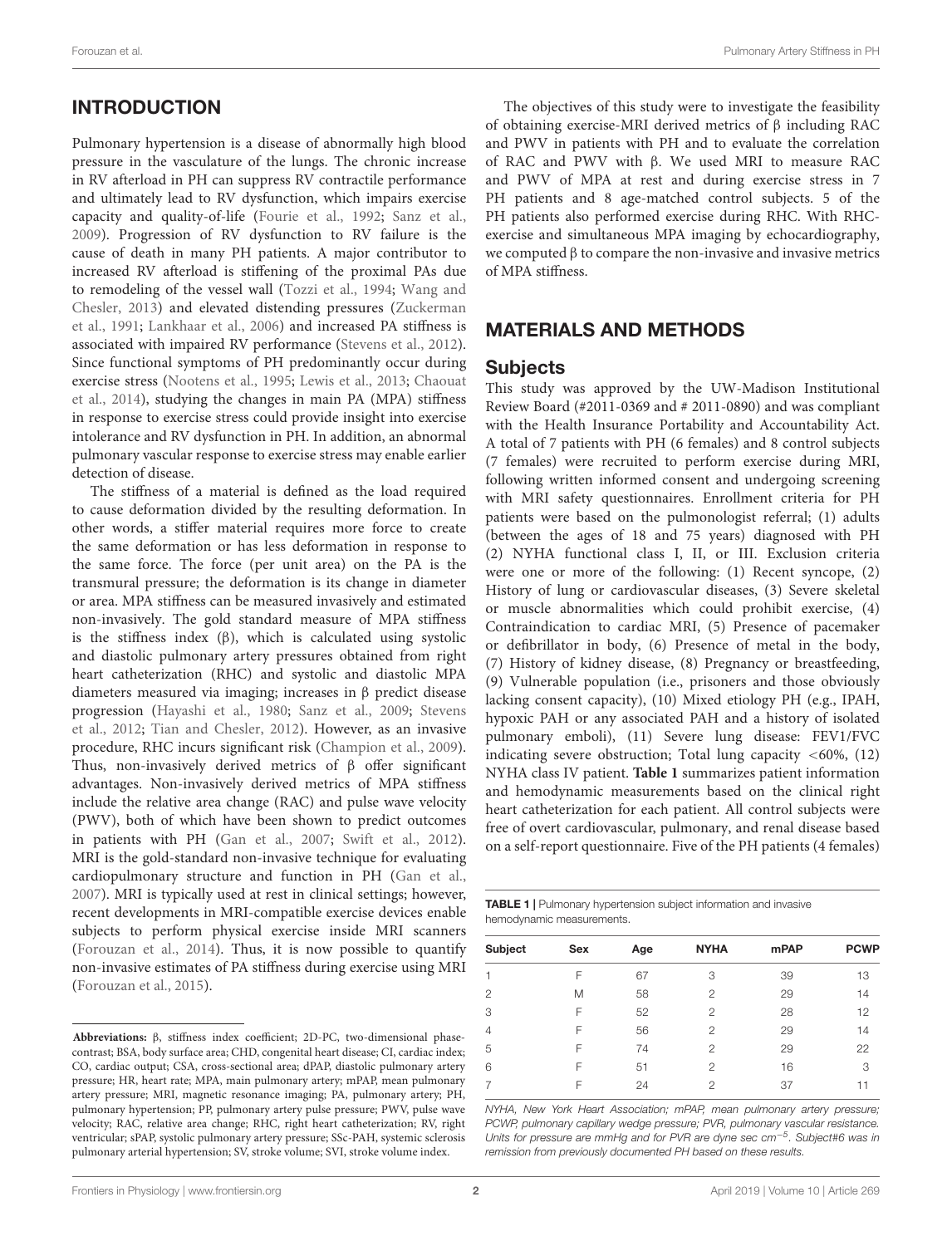also performed exercise under RHC, following written informed consent and under careful supervision of a physician.

#### MRI-Data Acquisition and Procedure

Magnetic resonance imaging studies were performed on a clinical 1.5T scanner (GE Healthcare Optima MR450W, Waukesha, WI, United States) using an 8-channel cardiac coil and vector electrocardiographic (ECG) gating. Two-dimensional, phase contrast (2D-PC) images were acquired in double oblique planes through the MPA distal to the pulmonic valve. Image parameters for 2D-PC were:  $35 \times 26$  cm field of view, supine position – head first,  $256 \times 160$  acquisition matrix (reconstructed to  $256 \times 256$ ), 7 mm slice thickness,  $\pm$  62.5 kHz bandwidth, 150 cm/s velocity encode ("venc"), TR/TE = 5.5/2.6 ms (full echo), prospective electrocardiographic gating with trigger delay of 10 ms, k-space segmentation factor of 8, and parallel imaging (ASSET) with an acceleration factor of 2. Images were reconstructed into 40 time frames throughout the cardiac cycle. Imaging was acquired at end-expiration and during an approximately 15∼17-s breath-hold.

To obtain blood flow velocity and CSA of MPA, 2D-PC images were analyzed by manually outlining contours of the MPA crosssection in the GE flow quantification software "CV Flow version 3.3" (GE Healthcare, Milwaukee, WI, United States). CO, or average MPA flow rate over one cardiac cycle, was calculated as the average product of the CSA and the flow velocity. CI was calculated as CO divided by BSA. SVI was calculated as the CI divided by the HR. RAC was calculated as [max CSA – min CSA/max CSA] [\(Gan et al.,](#page-6-3) [2007\)](#page-6-3). In the systemic circulation, PWV is typically calculated using the transit-time method, which is based on the travel-time of the flow waves between two specific locations separated by a known distance [\(Bradlow et al.,](#page-6-6) [2007\)](#page-6-6). Given the relatively short lengths of pulmonary arteries, the transit-time method is impractical in the pulmonary circulation. Therefore, the flow-area (QA) method was used here, in which PWV is calculated from the slope of the line fitted to the flow-area data ( $\Delta Q/\Delta A$ ) during early systole [\(Vulliemoz et al.,](#page-7-11) [2002\)](#page-7-11). This method assumes a long wavelength relative to the vessel diameter and a linear Q-A relationship in early systole [\(Vulliemoz et al.,](#page-7-11) [2002\)](#page-7-11). To increase the temporal resolution of the MRI acquisition in this study, we used parallel imaging (ASSET) with an acceleration factor 2, which enhances the temporal resolution by two fold such that the true temporal resolution is 22 ms instead of 44 ms.

## MRI-Exercise Stress Procedure

Magnetic resonance imaging-exercise stress was conducted using a custom-made MRI-compatible device that allows patients to perform exercise with a leg-stepping motion while their torso is confined within the MRI bore [\(Forouzan et al.,](#page-6-4) [2014\)](#page-6-4). The device is equipped with an electronic sensor that measured stepping cadence real-time and a metronome that assists subjects in maintaining a set cadence. After acquiring images at rest, subjects performed moderate exercise (target workloads of∼35 W) of 3– 4 min duration each. To capture consistent images and minimize the motion artifact, images were acquired during a 15∼20-s brief cessation from exercise.

## RHC Data Acquisition and Analysis

Right heart catheterization was performed using a standard Seldinger technique from the internal jugular vein approach. Pulmonary arterial pressure was measured using a Millar conductance catheter (Millar Instruments, Houston, TX, United States) and a properly zeroed pressure transducer. PA pressure was recorded continuously during exercise and simultaneously transthoracic Doppler echocardiography (Vivid 7 or Vivid E9, GE Healthcare, Waukesha, WI, United States) was used to measure MPA cross-sectional diameter through parasternal view. The continuous pressure signals for each patient were processed using a custom Matlab routine. For any signal containing amplitude variations between beats due to breathing, a polynomial fit was created from the data, subtracted from the original signal and then reset to the maximum systolic pressure in order to eliminate the underlying frequency. Following this, the various beats that made up the continuous pressure signal were averaged to provide a single, representative pressure waveform. The stiffness index (β) of the MPA (a dimensionless index) was calculated using PA pressures from RHC and RAC from simultaneous echo, as in [Gan et al.](#page-6-3) [\(2007\)](#page-6-3):

$$
\beta = \frac{1}{2RAC} Ln \frac{sPAP}{dPAP}
$$
 (1)

where sPAP and dPAP are the systolic and diastolic PA pressures, respectively.

## RHC-Exercise Stress Test

After data were acquired at rest, patients performed supine leg exercise on a bicycle ergometer (Medical Positioning Inc., Kansas City, MO, United States) mounted on the catheterization table. Beginning at an initial workload of 15 W, the workload was increased by 15 W every 2–4 min, while PA pressure and diameter and 12-lead ECG data were recorded simultaneously. Pressure data were continuously recorded during RHC. To reduce the discrepancy between MRI-exercise and RHC-exercise sessions, for each patient, only data that were obtained at RHC-exercise workloads in correspondence with MRI-exercise workloads were used in calculations.

## Statistical Analysis

All data are reported as mean value  $\pm$  standard deviation (SD). A linear mixed effects model with subject specific random effects to account for repeated measurements (at rest and at exercise) was used to compare study outcomes between experimental conditions. Tukey's honestly significant difference test was used as a post hoc test of significance. All P-values are two-sided and  $P < 0.05$  was used to define statistical significance. Statistical analysis was conducted using SAS software (SAS Institute Inc., Cary, NC, United States) version 9.4.

## RESULTS

Characteristics of the PH patients are displayed in **[Table 1](#page-1-1)**. All but one PH patient had a resting mPAP greater than 25 mmHg. The one patient (#6, **[Table 1](#page-1-1)**) with normal mPAP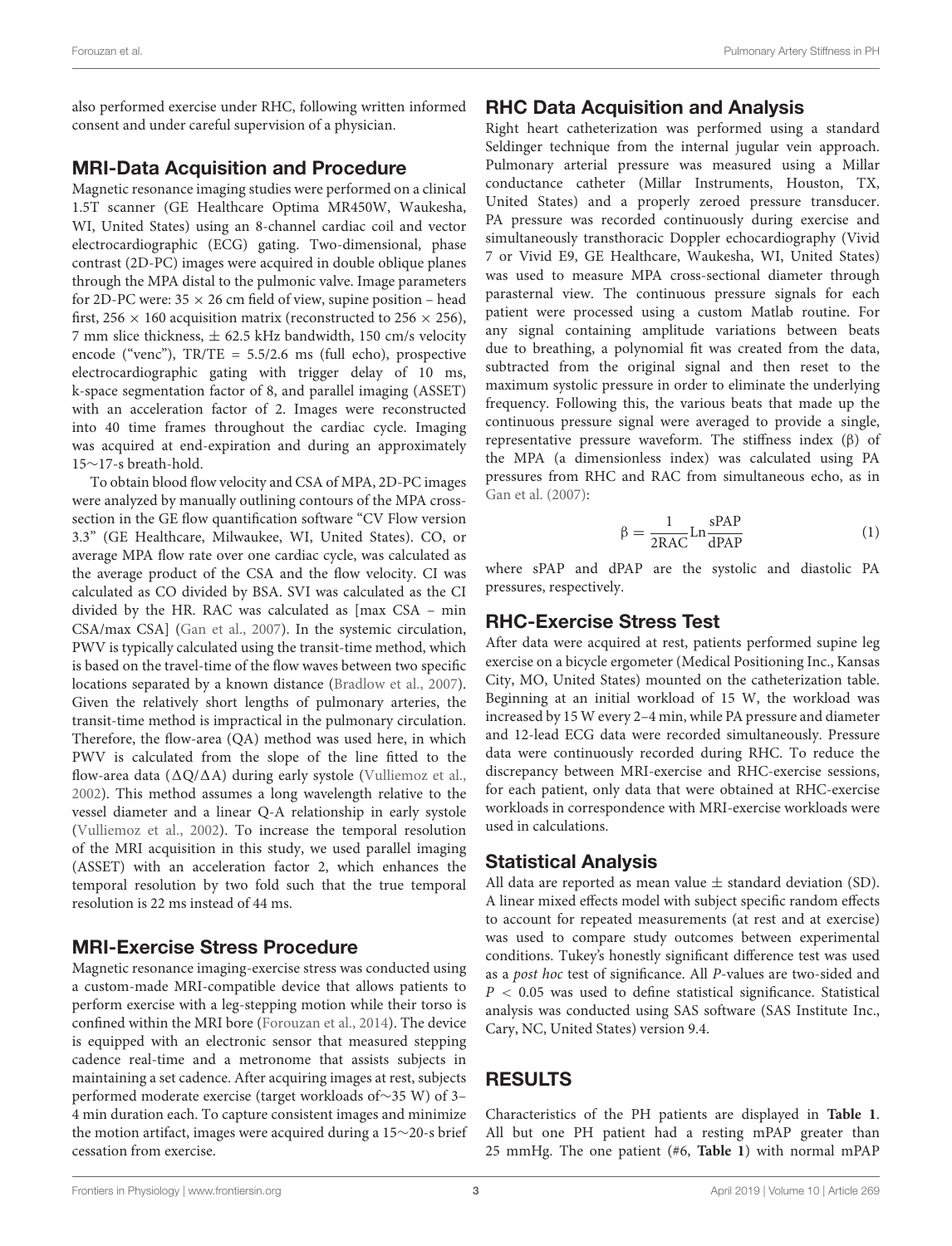had previously been diagnosed as having PH but was in remission. We kept this subject in the PH group because the apparent duration of remission (time since last RHC) was less than the duration of PH (several years). Average age of control and PH subjects were  $56 \pm 16$  and  $55 \pm 16$  years, respectively. The etiology of PH in the majority of the patients  $(n = 6, 86\%)$  was SSc-PAH. All study participants completed the exercise protocol and performed exercise during MRI without any problems, with no premature termination of tests. Control subjects and PH patients performed exercise at workloads of 32  $\pm$  6 and 30  $\pm$  8 W, respectively, and there was no significant difference between the exercise workloads of the two groups. There was no significant difference between the hemodynamic parameters (HR, SVI, and CI) of PH patients and control subjects at rest (**[Table 2](#page-3-0)**). PH patients had lower RAC and higher PWV compared with controls at rest. The average mPAP at rest for PH patients was 33 ± 6 mmHg (**[Table 2](#page-3-0)**).

CI and HR of both control subjects and PH patients significantly increased following exercise (**[Figures 1A,B](#page-4-0)**). The increase in CI was not different between the control subjects and PH patients (interaction effect  $P > 0.05$ ) but PH patients had a significantly greater increase in HR (70% in PH patients vs. 30% in controls subjects; interaction effect  $P < 0.05$ ). SVI did not change with exercise for either group (**[Figure 1C](#page-4-0)**).

Relative area change significantly decreased following exercise for control subjects and for PH patients whereas PWV significantly increased only in PH patients (**[Figures 2A,B](#page-4-1)**). The decrease in RAC with exercise was not statistically different

<span id="page-3-0"></span>

| <b>TABLE 2</b> Summary of demographic information and characteristics at rest. |                                                          |                      |        |  |  |
|--------------------------------------------------------------------------------|----------------------------------------------------------|----------------------|--------|--|--|
|                                                                                | Healthy controls $(n = 8)$ PH subjects $(n = 7)$ P-value |                      |        |  |  |
| Demographic information                                                        |                                                          |                      |        |  |  |
| Age (years)                                                                    | $56 + 13.7$                                              | $55 \pm 15.8$        | 0.89   |  |  |
| Sex (n F/M)                                                                    | 7/8                                                      | 6/7                  | 0.93   |  |  |
| BSA(m <sup>2</sup> )                                                           | $1.92 + 0.13$                                            | $1.7 + 0.15$         | < 0.05 |  |  |
| Diagnosis                                                                      |                                                          | SSc-PAH (6), CHD (1) |        |  |  |
| NYHA (n II/III)                                                                |                                                          | 6/1                  |        |  |  |
| <b>MRI</b> at rest                                                             |                                                          |                      |        |  |  |
| HR (BPM)                                                                       | $69.63 \pm 8.55$                                         | $69.43 \pm 17.15$    | 0.98   |  |  |
| Cl (L/min)                                                                     | $3.31 \pm 0.45$                                          | $3.20 + 0.77$        | 0.76   |  |  |
| SVI (ml)                                                                       | $47.86 \pm 6.95$                                         | $46.96 \pm 9.67$     | 0.84   |  |  |
| <b>RAC</b>                                                                     | $0.27 \pm 0.05$                                          | $0.15 + 0.02$        | < 0.05 |  |  |
| PWV (m/s)                                                                      | $2.25 \pm 0.44$                                          | $3.90 \pm 0.54$      | < 0.05 |  |  |
| RHC at rest $(n = 5)$                                                          |                                                          |                      |        |  |  |
| sPAP (mmHg)                                                                    |                                                          | $50.00 \pm 10.12$    |        |  |  |
| dPAP (mmHg)                                                                    |                                                          | $24.40 \pm 4.83$     |        |  |  |
| $mPAP$ ( $mmHg$ )                                                              |                                                          | $32.93 \pm 6.44$     |        |  |  |
| β                                                                              |                                                          | $1.86 \pm 0.12$      |        |  |  |

Data is presented as the mean  $\pm$  SD. SSc-PAH, systemic sclerosis-pulmonary arterial hypertension; CHD, congenital heart disease; BSA, body surface area; NYHA, New York Heart Association; HR, heart rate; CI, cardiac index; SVI, stroke volume index; RAC, relative area change; PA PWV, pulmonary artery pulse wave velocity; sPAP, systolic pulmonary artery pressure; dPAP, diastolic pulmonary artery pressure; mPAP, mean pulmonary artery pressure. β, stiffness index coefficient.

for control vs. PH subjects; in other words, there was no interaction effect between the two groups (controls vs. PH) with condition (Rest vs. Exercise). However, for PWV there was a significant interaction effect between controls and PH patients with condition ( $P < 0.05$ ) indicating that patients had greater increase in PWV with exercise.

Five of the 7 PH patients also participated in a RHC-exercise procedure and performed exercise at  $34 \pm 7$  W. With exercise, mPAP and pulse pressure ( $PP = sPAP - dPAP$ ) significantly increased with exercise (**[Table 3](#page-5-0)**). In two of the patients, PA diameter measured via echocardiography during the RHCexercise procedure was not analyzable because of technical problems in acquisition. For the remaining PH patients, the stiffness index β increased 64% with exercise and this increase was significant (**[Table 3](#page-5-0)**).

As expected, decreased RAC and increased PWV were associated with increased β (**[Figures 3A,B](#page-5-1)**) and RAC decreased and PWV increased with increased mPAP (**[Figures 3C,D](#page-5-1)**).

# **DISCUSSION**

The main findings of this study are that non-invasive metrics of MPA stiffness measured with MRI increase during moderate exercise stress in PH patients and there was larger stiffness increase in patients compared with controls as assessed by the pulse wave velocity. We also found that with exercise both mPAP and PA stiffness increased. Since functional symptoms of PH predominantly occur during exercise stress [\(Nootens et al.,](#page-7-6) [1995;](#page-7-6) [Lewis et al.,](#page-7-7) [2013;](#page-7-7) [Chaouat et al.,](#page-6-1) [2014\)](#page-6-1), increases in PA stiffness in response to exercise may provide insight into exercise intolerance and RV dysfunction in PH. The ability to identify an abnormal pulmonary vascular response to exercise stress may also lead to earlier diagnosis of pulmonary vascular disease.

The cardiac stress test, which is an important diagnostic and prognostic tool in evaluating the cardiovascular status, can be conducted via pharmacological stress or physical exercise stress [\(Argiento et al.,](#page-6-7) [2010;](#page-6-7) [Sharma et al.,](#page-7-12) [2015\)](#page-7-12). However, the cardiovascular stress induced by physical exercise better represents conditions of daily life [\(Armstrong and Zoghbi,](#page-6-8) [2005\)](#page-6-8). Exercise stress is typically performed with echocardiography. Since MRI is the gold-standard non-invasive method for assessing RV function [\(Lorenz et al.,](#page-7-13) [1995;](#page-7-13) [Pennell and](#page-7-14) [Casolo,](#page-7-14) [1997\)](#page-7-14), and RV failure is the most frequent cause of death in PH patients, there is increasing interest in using exercise with MRI for PH patients. Recently, exercise-MR was combined with invasive measurements of PA pressure [\(Claessen et al.,](#page-6-9) [2015\)](#page-6-9), but this is not possible at most institutions and is unlikely to become a clinical standard of care. Here, we used a custom-made MRI-compatible device [\(Forouzan et al.,](#page-6-4) [2014\)](#page-6-4) to conduct physical exercise within the MRI scanner. Our results indicate that HR and CI of both controls and PH patients increased with exercise, which demonstrates that the exercise workloads were effective in inducing cardiovascular stress. We found no change in SVI in response to exercise, which is consistent with supine exercise since the supine position increases venous return and stroke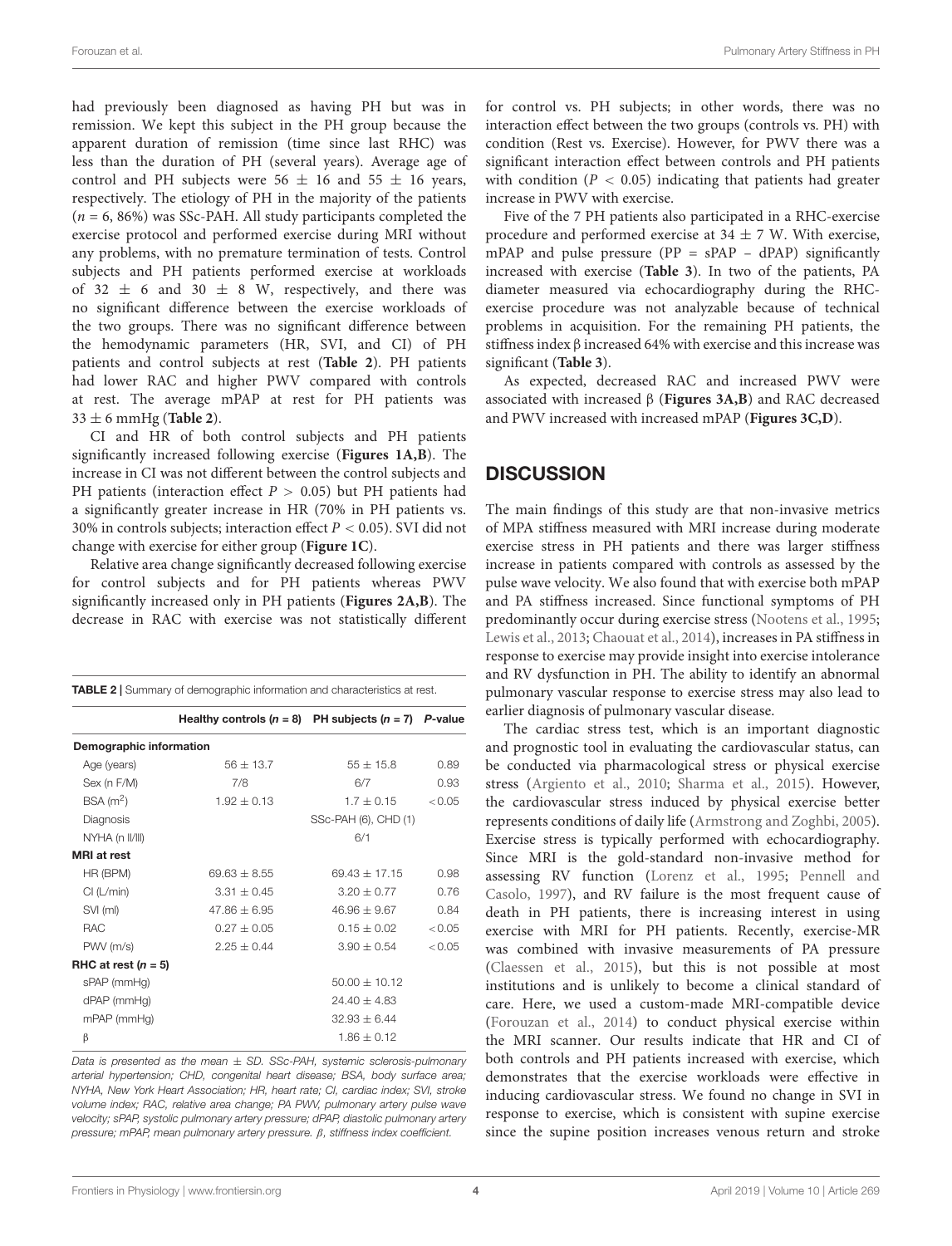

<span id="page-4-0"></span>FIGURE 1 | Summary of hemodynamics data at rest and with exercise. Averaged values of (CI) (A), heart rate (HR) (B), and stroke volume index (C) for control subjects and PH patients at rest and with exercise. Statistical analysis using two-way ANOVA with repeated measures shows an interaction effect between groups (controls vs. PH) and condition (rest vs. exercise) for HR ( $P = 0.04$ ) but not CI or SVI.  $\hbar P < 0.05$ , vs. Rest. Mean  $\pm$  SD shown.



<span id="page-4-1"></span>volume and no additional increase occurs during exercise [\(Elstad et al.,](#page-6-10) [2009\)](#page-6-10).

To estimate MPA stiffness non-invasively, we used the RAC, which is more accurately a measure of area strain. Unlike true stiffness metrics such as β, which require measures of load and deformation, RAC can be calculated from deformation alone. Decreased RAC is correlated with poor prognosis in PH patients [\(Gan et al.,](#page-6-3) [2007;](#page-6-3) [Swift et al.,](#page-7-10) [2012\)](#page-7-10). PWV, which measures the propagation velocity of the pulsatile pressure wave, is also useful in assessing the elastic properties of the MPA [\(Milnor et al.,](#page-7-15) [1969;](#page-7-15) [Ibrahim el et al.,](#page-7-16) [2011\)](#page-7-16). For linearly elastic cylinders, PWV is equal to the square root of the elastic modulus times the wall thickness divided by the diameter of the cylinder and the density of the fluid. Thus, PWV is higher for stiffer and smaller arteries. Our results confirm prior studies showing that the MPA of PH patients deforms less than that of control subjects; that is, RAC is lower in PH patients. Here, we further show that the MPA stiffness of both control subjects and PH patients increases with exercise. Moreover, when PWV is used to estimate MPA stiffness, the response of PH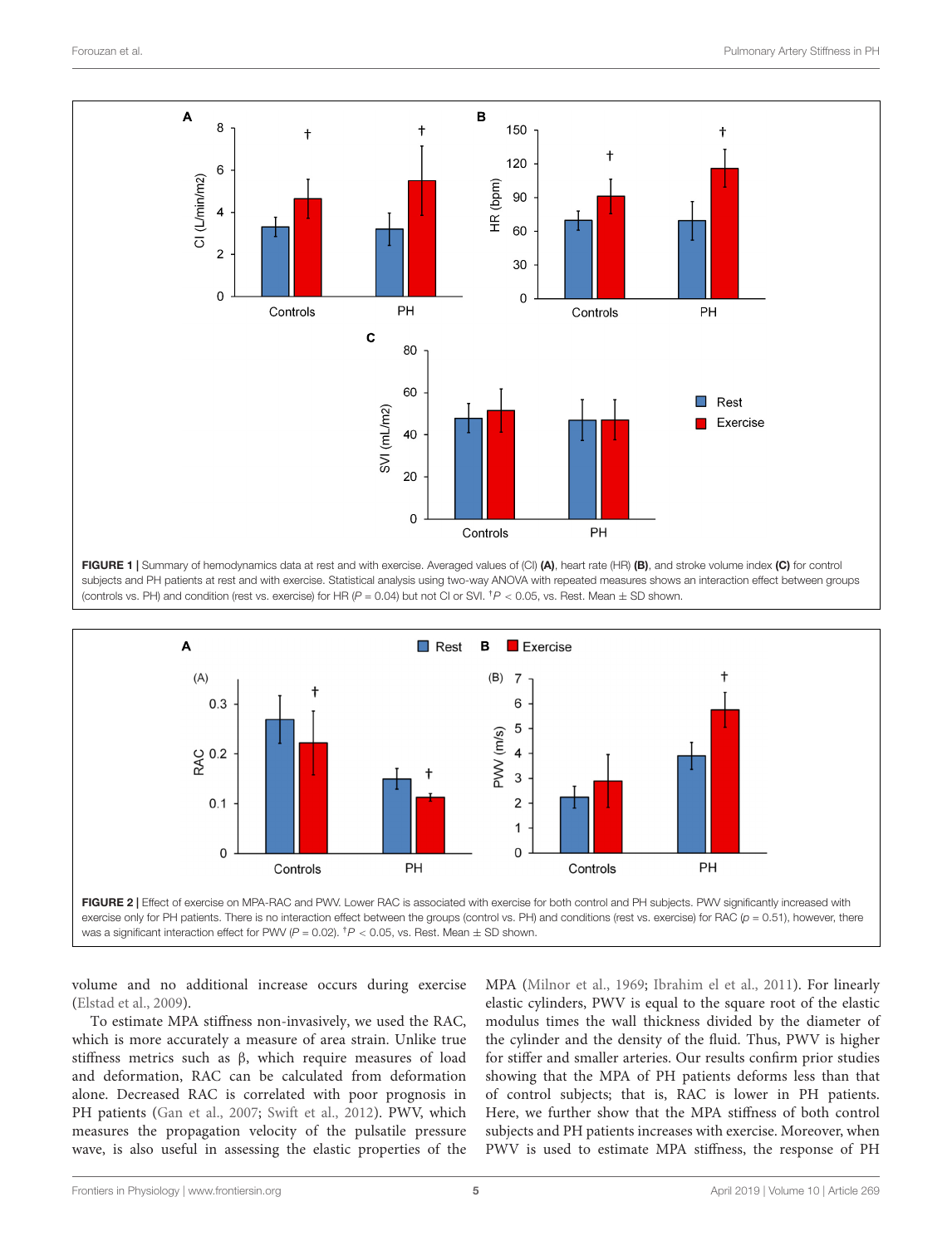<span id="page-5-0"></span>TABLE 3 | Summary of invasive hemodynamics measured at rest and exercise in PH subjects.

|                 | Rest            | <b>Exercise</b> | P-value |  |  |
|-----------------|-----------------|-----------------|---------|--|--|
| mPAP (mmHg)     | $32.93 + 10.12$ | $44.73 + 10.13$ | < 0.05  |  |  |
| PP (mmHg)       | $25.60 + 6.11$  | $37.00 + 10.07$ | < 0.05  |  |  |
| $\beta$ (n = 3) | $1.86 + 0.12$   | $3.25 + 0.26$   | < 0.05  |  |  |

Data is presented as the mean  $\pm$  SD. mPAP, mean pulmonary artery pressure; PP, pulmonary artery pulse pressure (sPAP-dPAP); β, stiffness index coefficient.

patients to exercise is significantly different from the response of controls. This novel finding, that the MPA PWV of PH patients increases more than that of controls for comparable levels of moderate exercise and comparable increases in CI, was evident despite a despite a small number of subjects, which indicates a large effect size.

Arterial stiffening is often described as an irreversible conformational change that progresses with the disease and is caused by collagen accumulation and wall thickening [\(D'Alonzo et al.,](#page-6-11) [1991;](#page-6-11) [Hyduk et al.,](#page-7-17) [2005;](#page-7-17) [Kobs and](#page-7-18) [Chesler,](#page-7-18) [2006\)](#page-7-18). However, arteries can acutely become stiffer due to wall stretch [\(Fung,](#page-6-12) [1993\)](#page-6-12) or an acute increase in pressure [\(Zuckerman et al.,](#page-7-3) [1991;](#page-7-3) [Bellofiore et al.,](#page-6-13) [2013\)](#page-6-13), both of which cause reversible conformational changes in the vessel wall structure, such as collagen uncrimping and

extension. It is not yet clear whether the increased PA stiffness observed in PH is only due to pressure-independent structural changes in the vascular wall as demonstrated in preclinical studies [\(Handoko et al.,](#page-7-19) [2009;](#page-7-19) [Kobs and Chesler,](#page-7-18) [2006;](#page-7-18) [Ooi et al.,](#page-7-20) [2010\)](#page-7-20) or is also an effect of elevated distending pressures [\(Mereles et al.,](#page-7-21) [2006;](#page-7-21) [Kowal-Bielecka](#page-7-22) [et al.,](#page-7-22) [2008;](#page-7-22) [Bellofiore et al.,](#page-6-13) [2013\)](#page-6-13). The strong association we found between MPA stiffness and mPAP, and the increase in both with exercise stress, support the suggestion that a significant contributor to MPA stiffness is increased mPAP. Also, the larger increase in PWV in PH patients in response to exercise may be due to the larger increase in mPAP. Future studies in a larger patient population are required to confirm the ability of non-invasive metrics of MPA stiffness to serve as non-invasive indicators of mPAP and thus PH severity.

The non-invasive stiffness parameters RAC and PWV were moderately associated with the RHC-derived stiffness β. Previously, correlations between these metrics have been shown at rest [\(Gan et al.,](#page-6-3) [2007\)](#page-6-3). Our results show that the correlations also exist during exercise, which supports the claim that these non-invasive stiffness metrics are useful indicators of cardiopulmonary status that can be used at different functional states and for a wide range of physiological conditions.



<span id="page-5-1"></span>FIGURE 3 | Non-invasive indices of MPA stiffness RAC and PWV versus invasive stiffness index (β) and vs. mean pulmonary artery pressure (mPAP). RAC vs. β and PWV vs. β show that lower RAC is associated with higher β (A) and higher PWV is associated higher β (B). RAC and PWV vs. mPAP show that an increase in mPAP associates with lower RAC (C), and higher PWV (D). Data are color-coded by subject with rest data at lower β (panels A,B) or lower mPAP (panels C,D) for 5 the PH subjects that underwent both RHC and MRI and the 3 PH subjects for whom β could be calculated at both rest and exercise.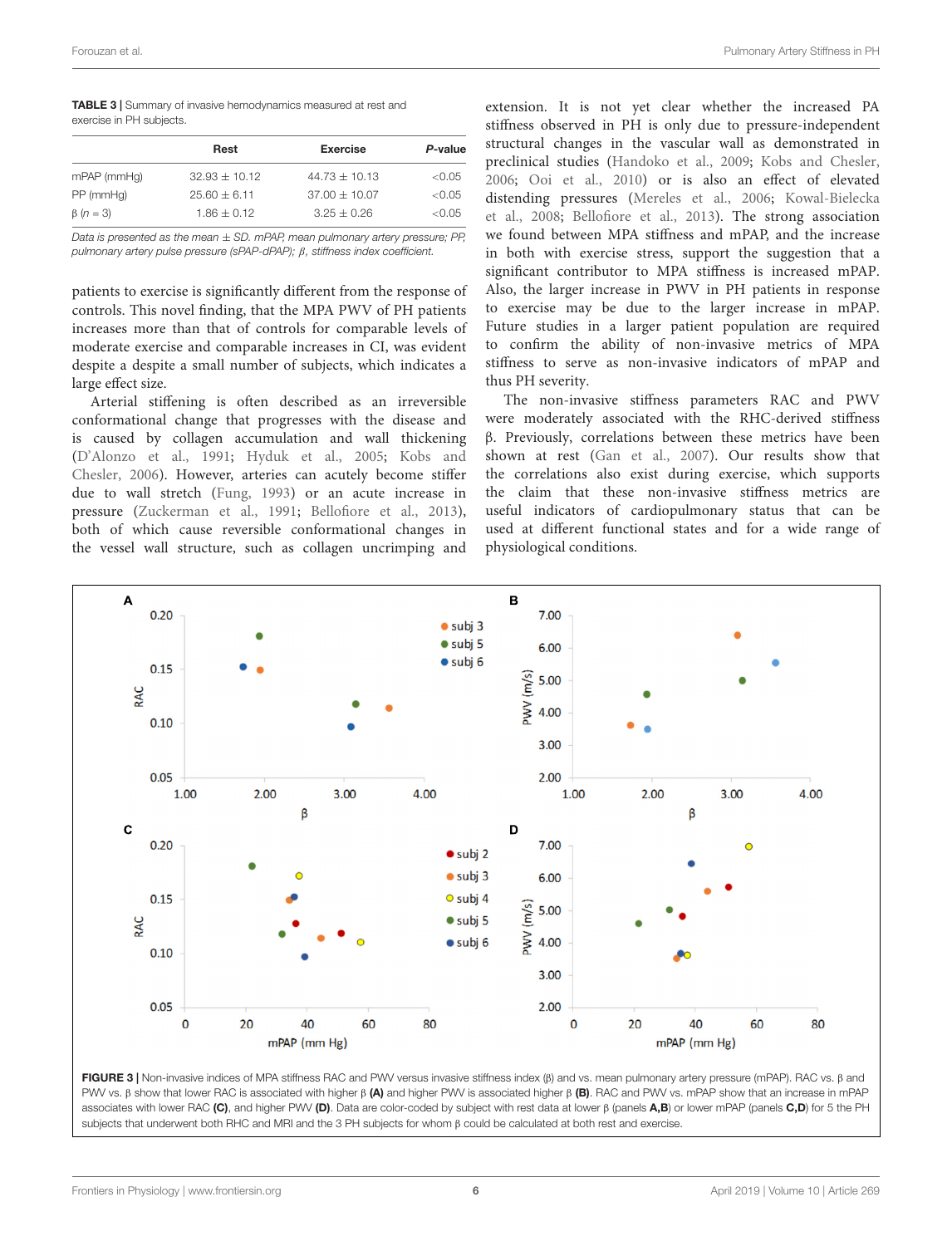An important identifier of RV dysfunction in PH patients is diminished ventricular-vascular coupling, which represents the inability of RV contractility to match the increased afterload [\(Bellofiore et al.,](#page-6-13) [2013\)](#page-6-13). Decreases in ventricularvascular coupling with exercise were recently reported in PH patients [\(Spruijt et al.,](#page-7-23) [2015\)](#page-7-23). Since PA stiffness is an important component of the RV afterload, studying the changes in PA stiffness in response to exercise stress could provide insight into impaired ventricular-vascular coupling with exercise.

There are several limitations to this study. First, the MRIexercise and RHC-exercise procedures were performed on different days, which could potentially affect the accuracy of direct comparisons. Due to the small sample size, our novel results require confirmation by larger studies. The small study population also precludes subpopulation analyses by PH subtype. Another limitation is that subjects did not perform maximal exercise workloads. This remains a challenge within MRI scanners since there is restricted range of motion. While the effectiveness of our exercise protocol in inducing cardiac stress was confirmed by significant increases in HR and CI in both study groups, assessing hemodynamic responses at higher workloads and especially closer to maximal exercise workloads could provide additional insight into the functional state of the cardiopulmonary system.

#### **CONCLUSION**

In the present study, we demonstrated the feasibility of using MRI exercise-stress to measure MPA stiffness in PH patients. Our results confirm that MPA stiffness increases with exercise in both control subjects and PH patients and that PH patients

#### **REFERENCES**

- <span id="page-6-7"></span>Argiento, P., Chesler, N., Mule, M., D'Alto, M., Bossone, E., Unger, P., et al. (2010). Exercise stress echocardiography for the study of the pulmonary circulation. Eur. Respir. J. 35, 1273–1278. [doi: 10.1183/09031936.00076009](https://doi.org/10.1183/09031936.00076009)
- <span id="page-6-8"></span>Armstrong, W. F., and Zoghbi, W. A. (2005). Stress echocardiography: current methodology and clinical applications. J. Am. Coll. Cardiol. 45, 1739–1747. [doi: 10.1016/j.jacc.2004.12.078](https://doi.org/10.1016/j.jacc.2004.12.078)
- <span id="page-6-13"></span>Bellofiore, A., Roldan-Alzate, A., Besse, M., Kellihan, H. B., Consigny, D. W., Francois, C. J., et al. (2013). Impact of acute pulmonary embolization on arterial stiffening and right ventricular function in dogs. Ann. Biomed. Eng. 41, 195–204. [doi: 10.1007/s10439-012-0635-z](https://doi.org/10.1007/s10439-012-0635-z)
- <span id="page-6-6"></span>Bradlow, W. M., Gatehouse, P. D., Hughes, R. L., O'Brien, A. B., Gibbs, J. S., Firmin, D. N., et al. (2007). Assessing normal pulse wave velocity in the proximal pulmonary arteries using transit time: a feasibility, repeatability, and observer reproducibility study by cardiovascular magnetic resonance. J. Magnet. Reson. Imag. 25, 974–981. [doi: 10.1002/jmri.20888](https://doi.org/10.1002/jmri.20888)
- <span id="page-6-2"></span>Champion, H. C., Michelakis, E. D., and Hassoun, P. M. (2009). Comprehensive invasive and noninvasive approach to the right ventricle-pulmonary circulation unit: state of the art and clinical and research implications. Circulation 120, 992–1007. [doi: 10.1161/CIRCULATIONAHA.106.674028](https://doi.org/10.1161/CIRCULATIONAHA.106.674028)
- <span id="page-6-1"></span>Chaouat, A., Sitbon, O., Mercy, M., Poncot-Mongars, R., Provencher, S., Guillaumot, A., et al. (2014). Prognostic value of exercise pulmonary haemodynamics in pulmonary arterial hypertension. Eur. Respir. J. 44, 704–713. [doi: 10.1183/09031936.00153613](https://doi.org/10.1183/09031936.00153613)
- <span id="page-6-9"></span>Claessen, G., La Gerche, A., Voigt, J.-U., Dymarkowski, S., Schnell, F., Petit, T., et al. (2015). Accuracy of echocardiography to evaluate pulmonary vascular

have stiffer MPA at rest compared with controls. Moreover, despite a small sample size, our results show that PWV increases more in PH patients than in controls with exercise. From a clinical perspective, using MRI-exercise stress for non-invasive measurement of arterial stiffness could be a feasible and practical option for frequent monitoring of PH progression.

#### ETHICS STATEMENT

All procedures were approved by UW-Madison Health Sciences Institutional Review Board.

## AUTHOR CONTRIBUTIONS

OF participated in the study design, contributed to study coordination and data acquisition, performed the quantitative data analysis, interpreted data, and drafted the manuscript. ED contributed to study coordination and data acquisition, and performed the quantitative data analysis. CF, JR, and JK contributed to the study design and preparation of the manuscript, and supervised the data collection. JE contributed to data analysis and preparation of the manuscript. NC conceptualized the study objectives, obtained funding, and contributed to the study design, interpretation of data, and preparation of the manuscript.

#### FUNDING

This work has been funded by the NIH grant 1R01HL105598 (NCC).

and RV function during exercise. JACC Cardiovasc. Imag. 9, 532–543. [doi:](https://doi.org/10.1016/j.jcmg.2015.06.018) [10.1016/j.jcmg.2015.06.018](https://doi.org/10.1016/j.jcmg.2015.06.018)

- <span id="page-6-11"></span>D'Alonzo, G. E., Barst, R. J., Ayres, S. M., Bergofsky, E. H., Brundage, B. H., Detre, K. M., et al. (1991). Survival in patients with primary pulmonary hypertension. Results from a national prospective registry. Ann. Intern. Med. 115, 343–349. [doi: 10.7326/0003-4819-115-5-343](https://doi.org/10.7326/0003-4819-115-5-343)
- <span id="page-6-10"></span>Elstad, M., Nadland, I. H., Toska, K., and Walloe, L. (2009). Stroke volume decreases during mild dynamic and static exercise in supine humans. Acta Physiol. 195, 289–300. [doi: 10.1111/j.1748-1716.2008.01887.x](https://doi.org/10.1111/j.1748-1716.2008.01887.x)
- <span id="page-6-4"></span>Forouzan, O., Flink, E., Warczytowa, J., Thate, N., Hanske, A., Lee, T., et al. (2014). Low cost magnetic resonance imaging-compatible stepper exercise device for use in cardiac stress tests. J. Med. Devices 8, 0450021–450028. [doi: 10.1115/1.](https://doi.org/10.1115/1.4027343) [4027343](https://doi.org/10.1115/1.4027343)
- <span id="page-6-5"></span>Forouzan, O., Warczytowa, J., Wieben, O., Francois, C. J., and Chesler, N. C. (2015). Non-invasive measurement using cardiovascular magnetic resonance of changes in pulmonary artery stiffness with exercise. J. Cardiovasc. Magn. Reson. 17:109. [doi: 10.1186/s12968-015-0213-2](https://doi.org/10.1186/s12968-015-0213-2)
- <span id="page-6-0"></span>Fourie, P. R., Coetzee, A. R., and Bolliger, C. T. (1992). Pulmonary artery compliance: its role in right ventricular-arterial coupling. Cardiovasc. Res. 26, 839–844. [doi: 10.1093/cvr/26.9.839](https://doi.org/10.1093/cvr/26.9.839)
- <span id="page-6-12"></span>Fung, Y.-C. (1993). Mechanical Properties and Active Remodeling of Blood Vessels. Biomechanics. Berlin: Springer-Verlag, 321–391. [doi: 10.1007/978-1-4757-](https://doi.org/10.1007/978-1-4757-2257-4_8) [2257-4\\_8](https://doi.org/10.1007/978-1-4757-2257-4_8)
- <span id="page-6-3"></span>Gan, C. T., Lankhaar, J. W., Westerhof, N., Marcus, J. T., Becker, A., Twisk, J. W., et al. (2007). Noninvasively assessed pulmonary artery stiffness predicts mortality in pulmonary arterial hypertension. Chest 132, 1906–1912. [doi: 10.](https://doi.org/10.1378/chest.07-1246) [1378/chest.07-1246](https://doi.org/10.1378/chest.07-1246)